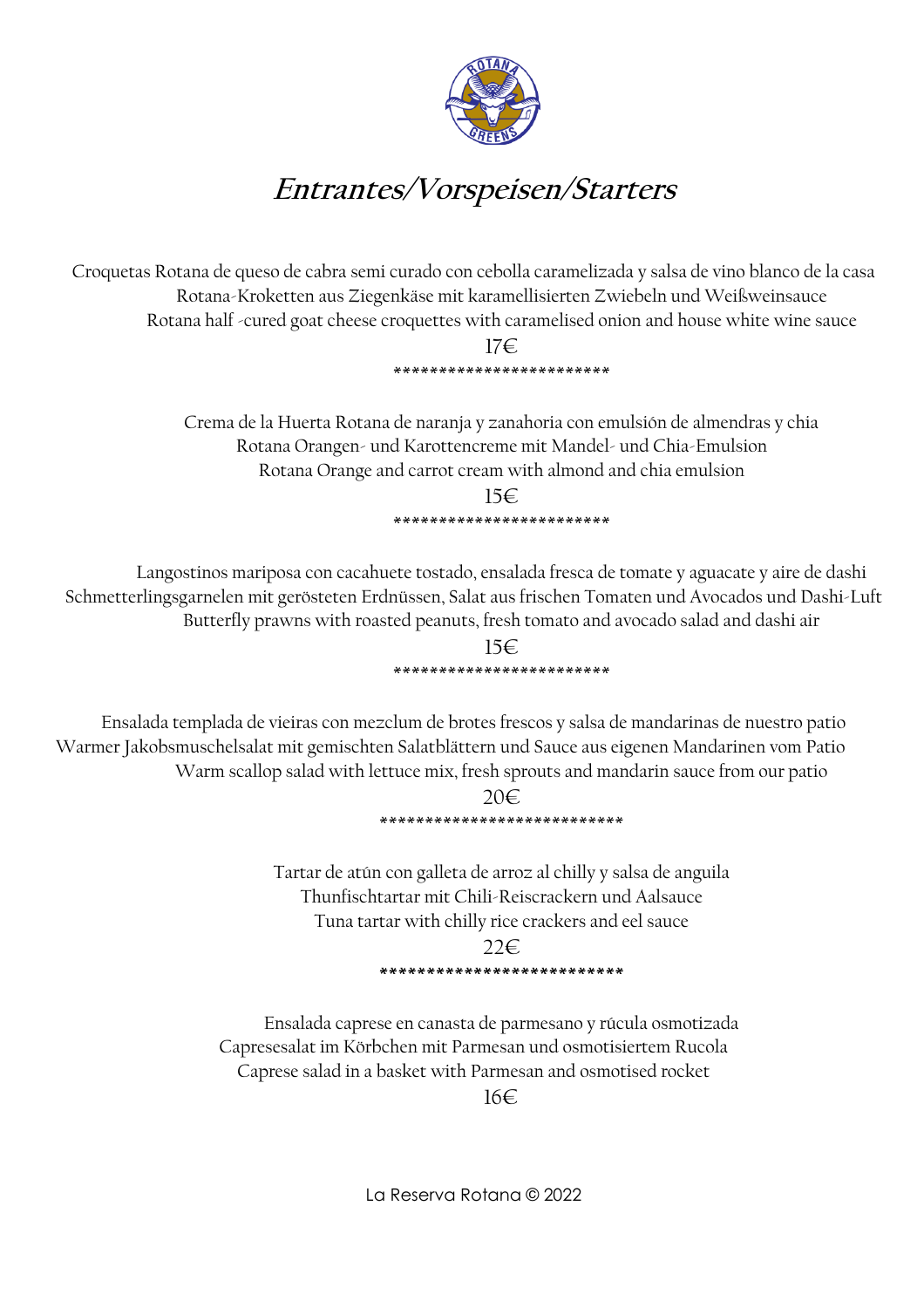

### **Pastas**

Spaghetti frutti di mare 28€ \*\*\*\*\*\*\*\*

Tagliatelle boletus y trufas Tagliatelle mit Steinpilzen und Trüffeln Tagliatelle boletus and truffles 27€ \*\*\*\*\*\*\*\*\*

Risotto de carabineros con oleo de guisantes y brotes de cilantro Krabben Risotto mit Erbsenöl und Korianderblättern Carabinero risotto with pea oil and coriander leaves 31€

### **Del mar/ vom Meer/ of the sea**

Gallo de San Pedro con costra de hierbas, muselina de patatas y salsa de su colágeno Sankt Petersfisch in Kräuterkruste mit Kartoffelmousseline und Kollagensauce Herb-crusted St. Peter's fish with potato mousseline and its collagen sauce

> 25€ \*\*\*\*\*\*\*\*\*\*\*\*

Bacalao con crema de garbanzos y capuchinas Kabeljau mit Kichererbsencreme und Kapuzinerkresse Cod with chickpea cream and nasturtium

> 24€ \*\*\*\*\*\*\*\*\*\*\*\*\*\*

Salmón en salsa de naranja, con quinoa y vegetales salteados Lachs in Orangensauce mit Quinoa und gebratenem Gemüse Salmon in orange sauce with quinoa and sautéed vegetables

> 23€ \*\*\*\*\*\*\*\*\*\*\*\*\*\*\*

Vieiras a la plancha con espárragos, puré de apio y salsa de mantequilla Gegrillte Jakobsmuscheln mit Spargel, Selleriepüree und Buttersauce Grilled scallops with asparagus, celery purée and butter sauce

20€

La Reserva Rotana © 2022